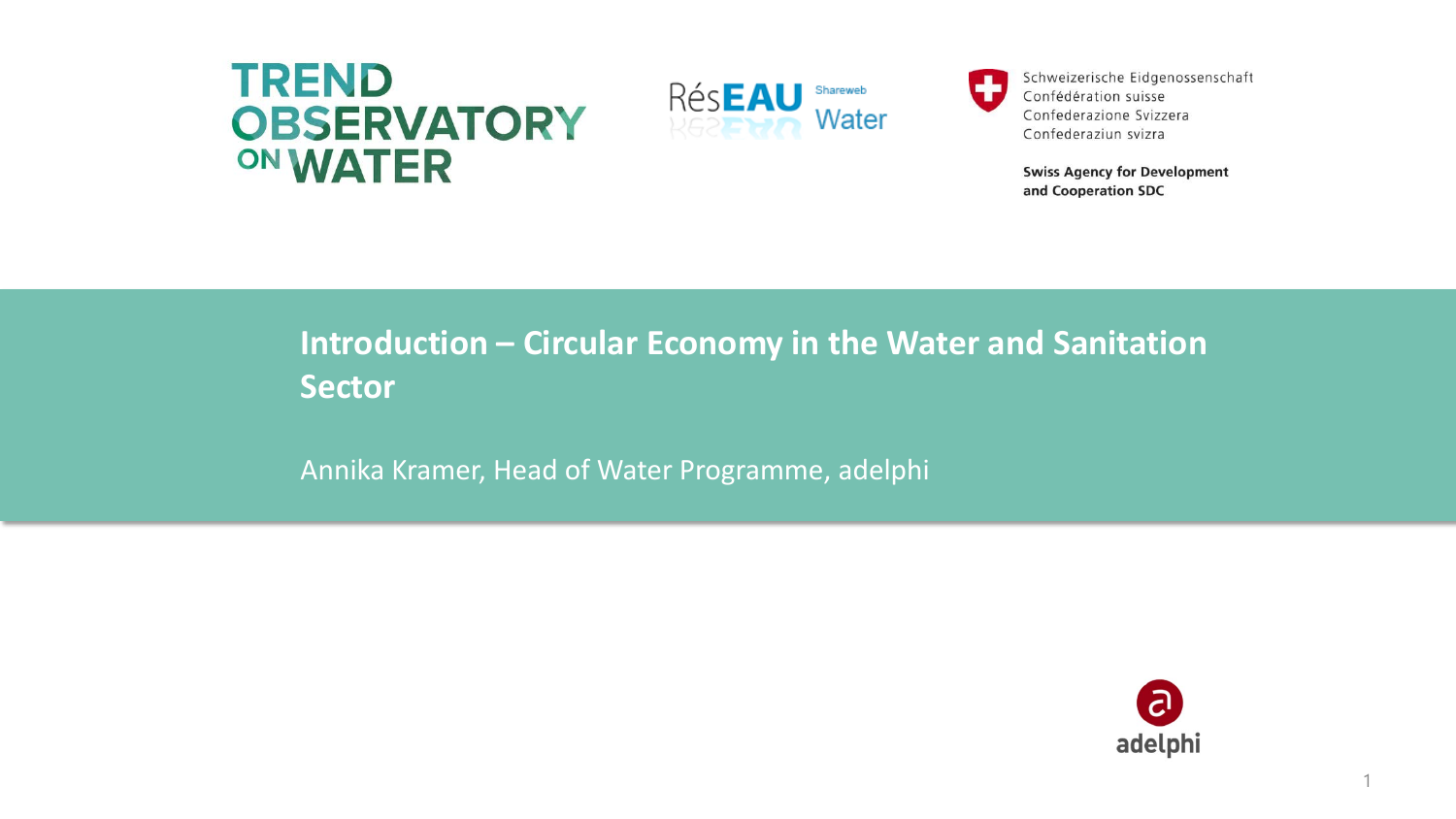A systematic and fundamental **shift away from a linear take-make-waste extractive industrial model**

**Three core principles of Circular Economy** (Ellen MacArthur Foundation):

- designing out waste and pollution,
- keeping products and materials in use, and
- regenerating natural systems.







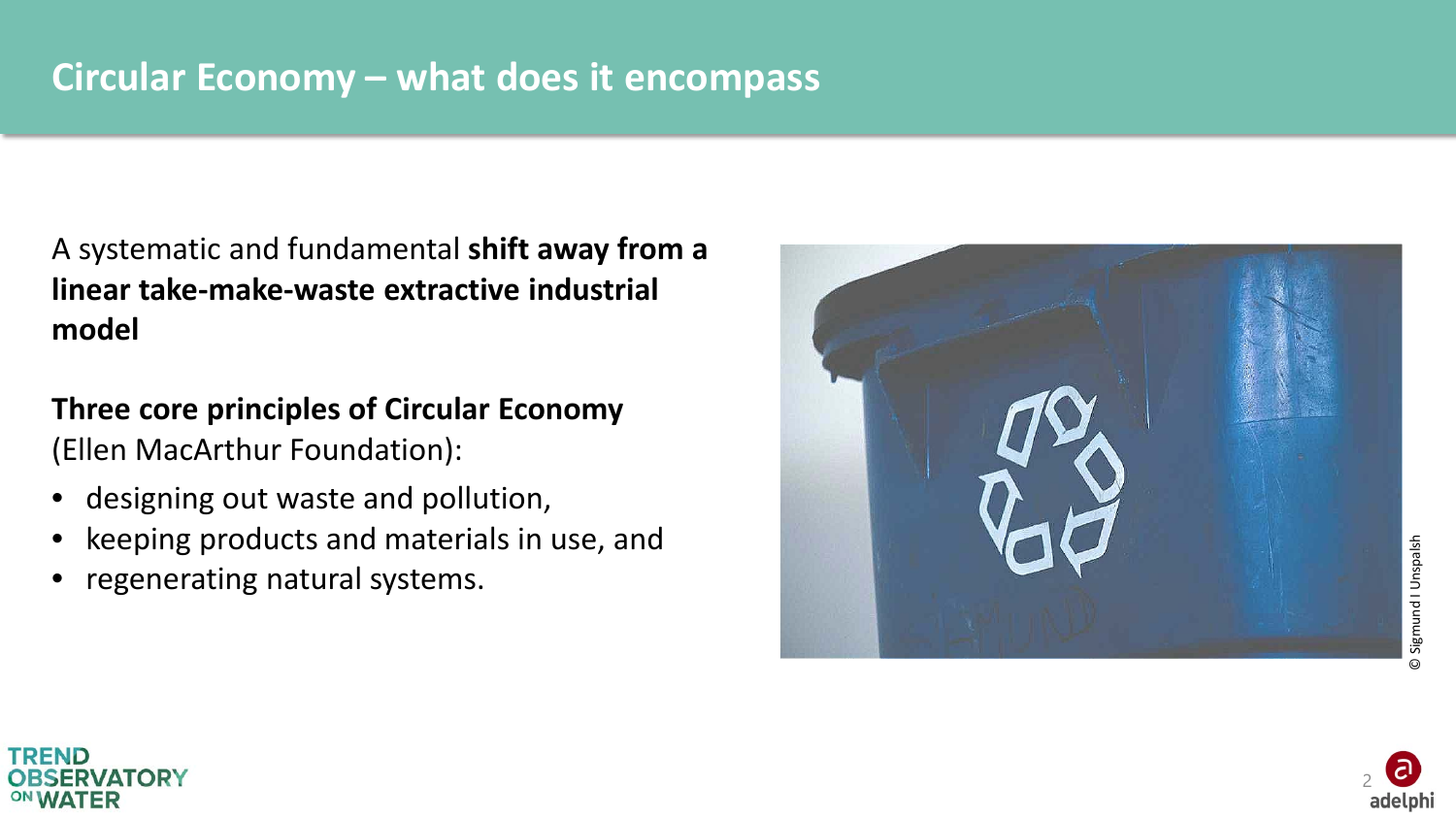### **Interconnected resource cycles in the water and sanitation sector**





**TREND** 

ON WATER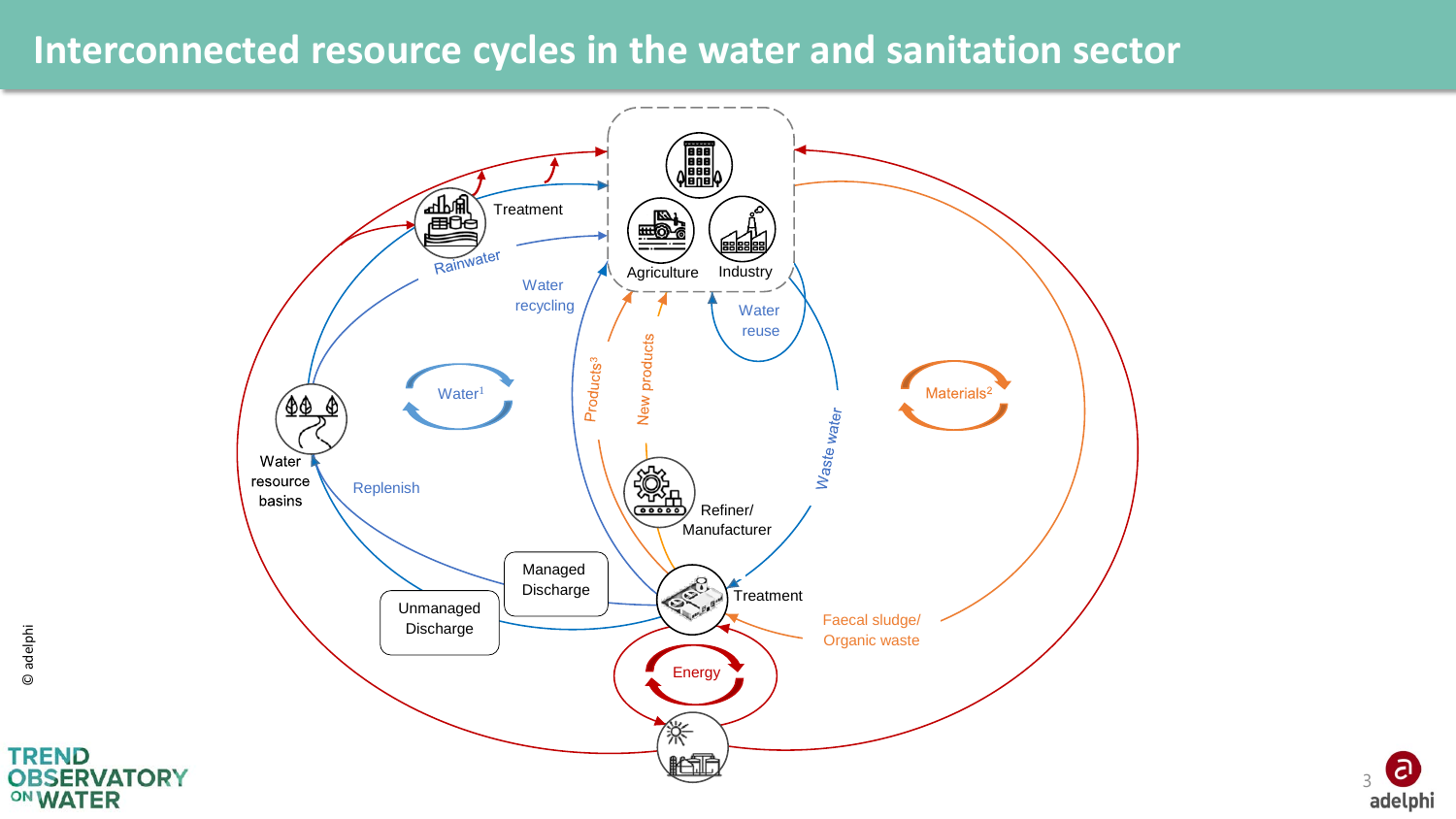## **Translating CE principles for the water and santitation sector**



#### **Designing out waste and pollution (Avoid & Reduce):**

- designing water-less technologies,
- water conservation and efficiency measures,
- reducing the use of chemicals and energy

#### **Keeping products and materials in use (Reuse & Recycle & Recover):**

- Reusing water, e.g. in irrigation, industrial processes.
- Recycling human waste and faecal sludge (e.g. compost)
- Recover valuable components (e.g. nutrients, metals, energy) from wastewater and faecal sludge

#### **Regenerating natural systems:**

- Preventing pollution and other negative effects on the environment
- Recharging water bodies and ecosystems with reclaimed water, e.g.MAR
- Returning valuable nutrients to the soil to support regeneration.





©

Marsraw I Pixabay

Marsraw I Pixabay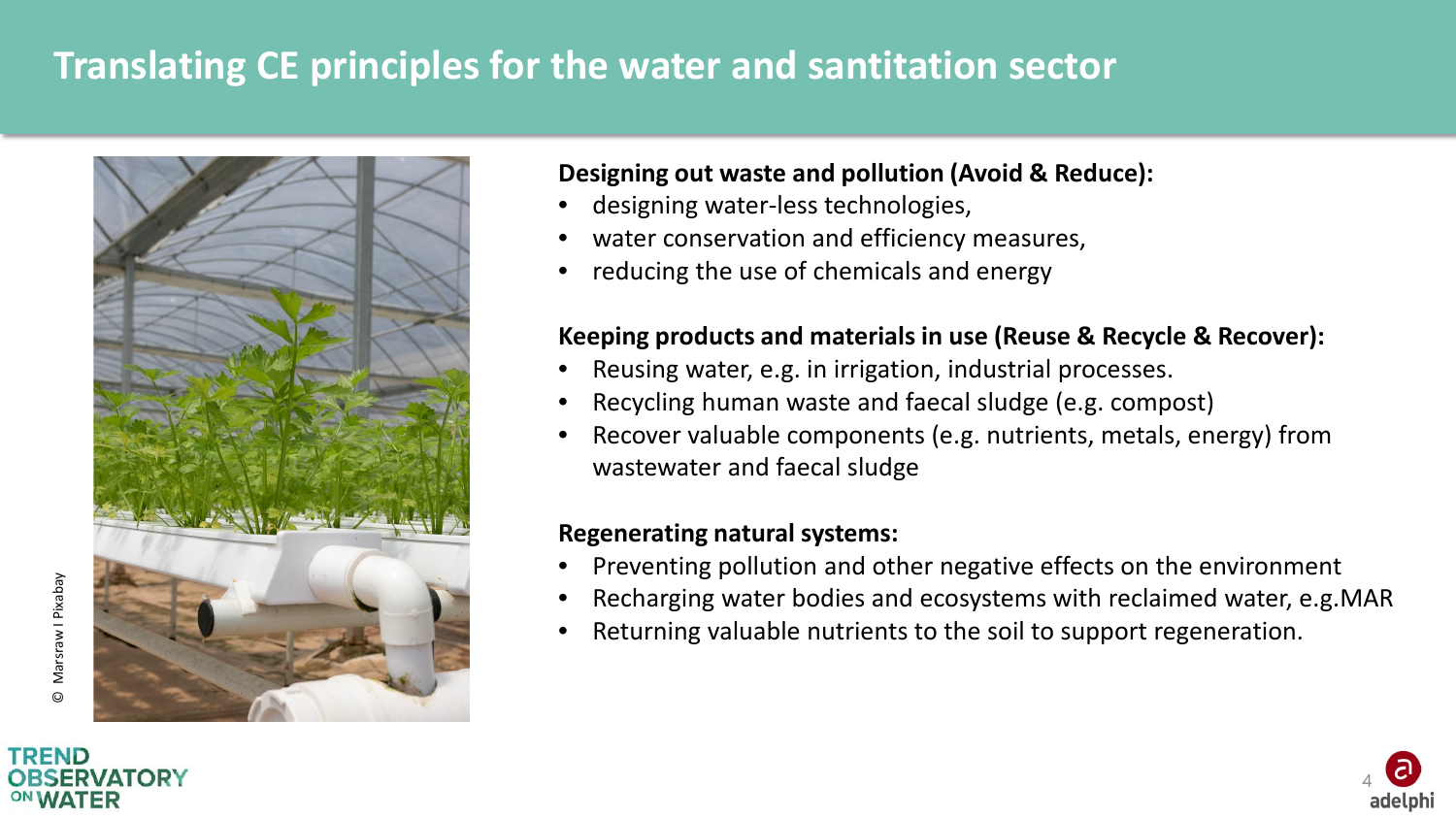# **Opportunities for circularity at different system levels**



- $\triangleright$  The smaller the system, the closer are supply and demand side, reducing transportation and transaction
- $\triangleright$  The larger the system the more opportunities for matching resource supply and demand and closing circles